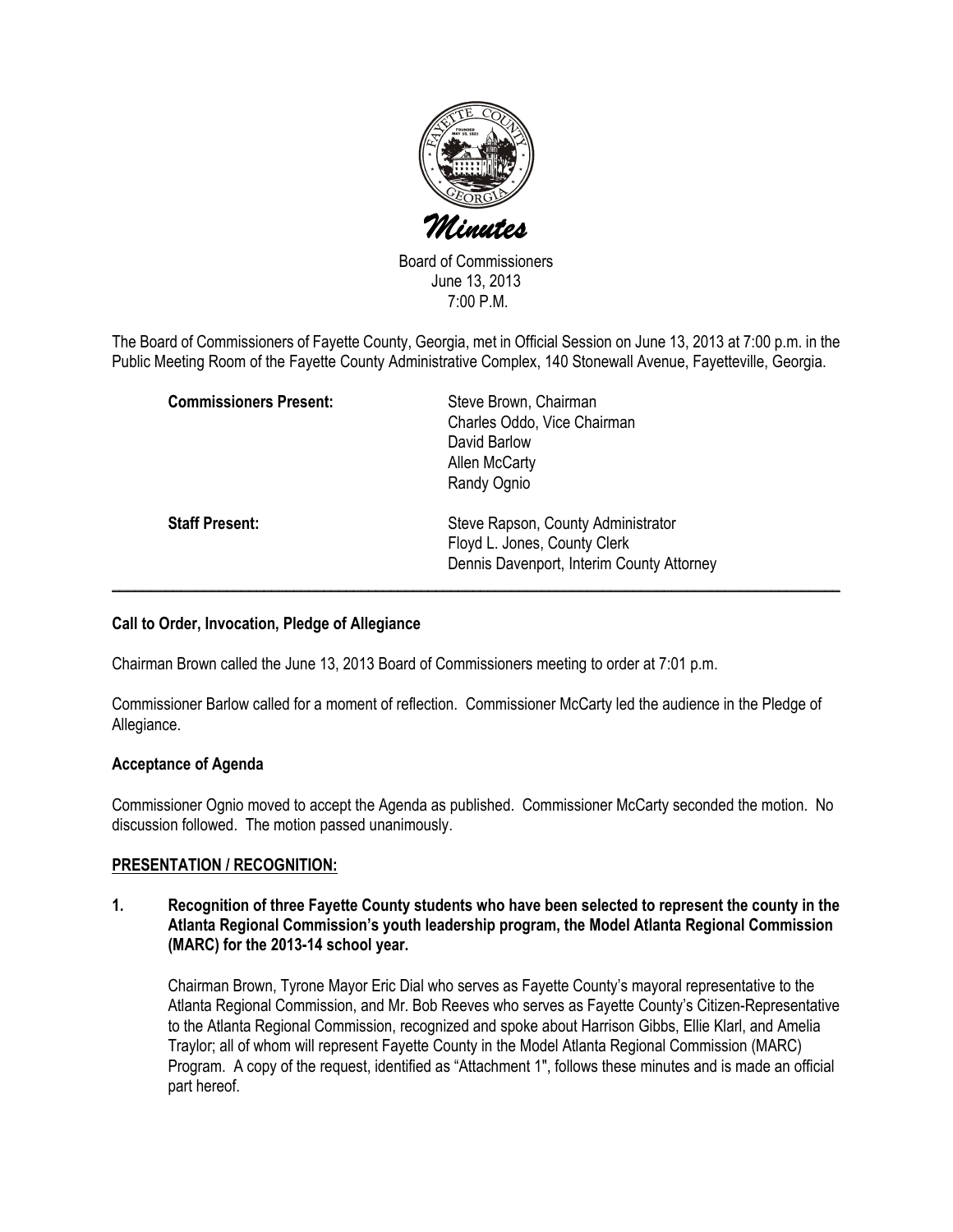#### 2. Presentation by Executive Director Pam McCollum concerning the McIntosh Trail Community Service Board.

Executive Director of the McIntosh Trail Community Service Board Pam McCollum made a presentation concerning McIntosh Trail Community Service Board, and its function in the state and community. Ms. McCollum also introduced Mr. Matthew Kaetterhenry, who spoke briefly to the Board and read a song that he had written. Mr. Kaetterhenry received a standing ovation after his recital. A copy of the request, identified as "Attachment 2", follows these minutes and is made an official part hereof.

#### PUBLIC HEARING:

### 3. Public Hearing on the County's proposed annual budget for Fiscal Year 2014 which begins July 1, 2013 and ends June 30, 2014.

County Administrator Steve Rapson provided a brief PowerPoint presentation on the proposed annual budget for Fiscal Year 2014.

Lee Hearn: Mr. Hearn commented on the proposed Fiscal Year 2014 budget, saying he was greatly alarmed at the fiscal cliff that looms ahead for Fayette County. Mr. Hearn's concerns involved the following items:

- A) Changes to the Defined Benefits Pension Plan and the Board's decision not to fund \$738,027 in pension obligations that are associated with employee services during Fiscal Year 2014. He spoke about the creation of the Defined Benefit Pension Plan, the recommendations provided by former Public Safety Director Allen McCullough and former Sheriff Wayne Hannah, employee contributions to the plan, and how the plan currently has more assets in the bank than what was projected by the actuary to pay for future pension claims.
- B) Chairman Brown and County Administrator Rapson, both of whom were office holders and are residents of Peachtree City, were "stealing from the Special Tax District Funds" to balance the General Fund. He stated that \$123,902 was taken from the Special Tax District Fund to balance General Fund.
- C) The County is funding Peachtree City's and Tyrone's recreation services while not being able to afford lighting for parks in unincorporated Fayette County. He suggested that Chairman Brown who resides in Peachtree City and Commissioner Barlow who lives in Tyrone were doing a "little home cooking".
- D) The creation of a Stormwater Special Purpose Local Option Sales Tax (SPLOST) despite the existence of the current Board with at least three members who have expressed opposition to the Stormwater Utility Fee in the past. Mr. Hearn expressed concerns that Peachtree City and Fayetteville will be double-taxed.
- E) The "dismantling" of the Marshal's Department and risks of terrorism or illegal dumping due to having no Marshal's presence.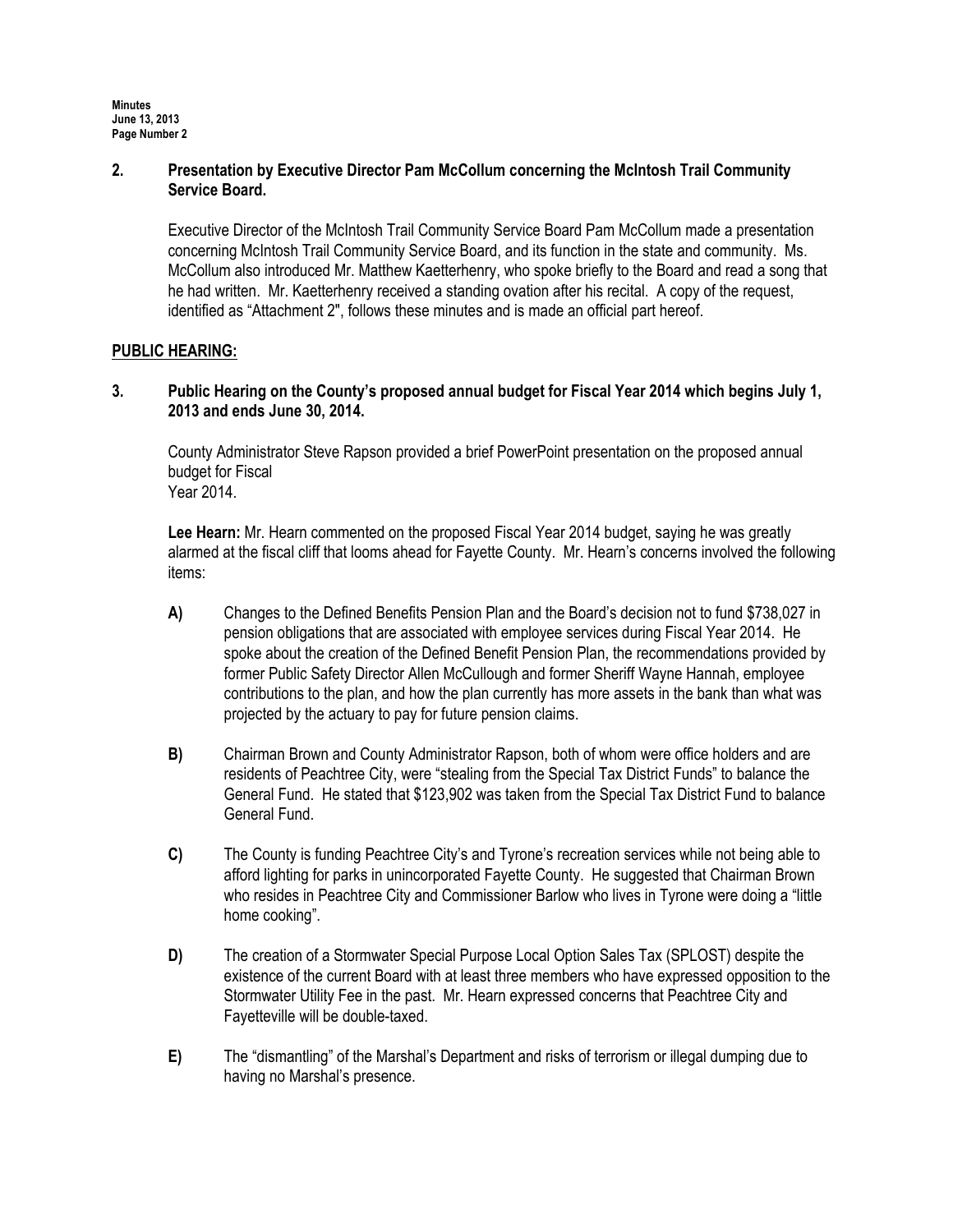- F) The lack of funding for twelve (12) Sheriff's vehicles as requested, and the lack of funding for replacement radios. Mr. Hearn suggested this would create a greater opportunity for crime in Fayette County.
- G) The lack of funding for the Road Department's trucks and equipment, and concerns that grass would not be cut in portions of Fayette County.
- H) Concerns about the Capital Improvement Plan (CIP) Budget, including:
	- i) The use of \$2.38 million dollars that the Board did not know it had in relation to the 2000 Public Facilities Authority Bond Issue, and he wondered how the Bond Council would say the money can be spent.
	- ii) Information Technology needs are not funded and the ability for staff to be productive when computers and software fail.
	- iii) Issues involving the Emergency Operations Center (EOC) and the suggestion that the County could lose its \$950,000 grant.
	- iv) Lack of funding for future CIP initiatives, and ensuing tax increases.
	- v) The lack of recreation funding for Kenwood Park and for lighting and field improvements.

Chairman Brown pointed out that the Board allowed Mr. Hearn to speak for seventeen minutes, and that the previous Board would not have allowed someone to speak for more than three minutes. Chairman Brown then asked County Administrator Rapson to address the issues raised by Mr. Hearn.

Steve Rapson: County Administrator Steve Rapson responded to the concerns Mr. Hearn expressed about the proposed Fiscal Year 2014 budget. Specifically, Mr. Rapson stated:

- A) The Defined Benefits Pension Plan has not been changed and that anybody who is in public safety, whatever their function, can still retire at age 55 with 25 years of service. He added that the benefit had not changed for future hires in public safety.
- B) The "additional fundings associated with the E-911 [Fund], Fire Fund, Street [Fund] and others actually had to do with an internal service charge back. He explained that those funds utilize services that are not intrinsically associated with them such as Finance, Information Services, and Human Resources. He explained that in the past, the County's General Fund had paid for those services, but now the budget reflected those special funds paying their cost for those services.
- C) Peachtree City and Tyrone charge a discounted rate for County employees and families to use their recreational facilities, and so an allocation was arranged approximately ten years ago where Peachtree City would receive \$150,000 and Tyrone would receive \$24,000. He explained that over the years the allocations had been whittled down so that Peachtree City was receiving \$114,000 and Tyrone was receiving \$10,000. Mr. Rapson said "it has nothing to do with any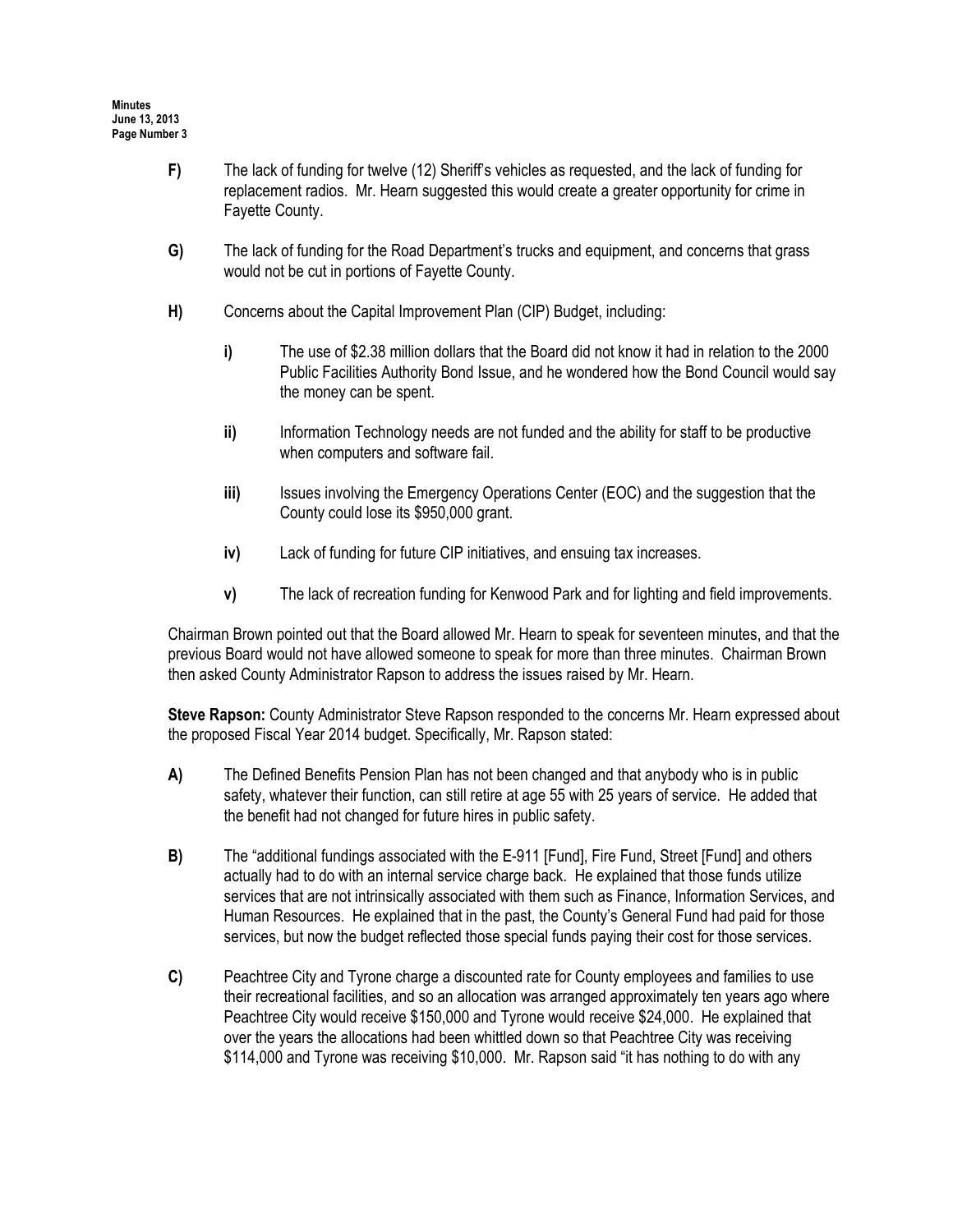actions or anything that has been done over the last 10 ½ years, or over the last five months I've been with the County." Chairman Brown pointed out that those payments were made during the entire time Mr. Hearn served as a Fayette County Commissioner.

- D) Stormwater Maintenance was moved back under the General Fund, as was communicated at the Stormwater Town Hall Meeting. He said the Stormwater Utility is not funded any more or less than it was during the previous years, at \$500,000, but the primary difference is that instead of \$100,000 going toward Capital Projects, \$467,000 is going toward Capital Projects.
- E) While the Sheriff and the Road Department requested vehicles, the Fleet Manager evaluates all vehicles and determines (independently of the Board or the Administrator) whether vehicles can remain in service for an additional year. The Fleet Manager made a decision, and the county honored the decision by not replacing the vehicles.
- F) Sheriff's radios are funded with existing funds, and they never should have been funded in the Capital Funds. They were operating expenses all along, and should have been funded that way from the beginning.
- G) That he had a phone call with the Bond Council who assured him that the County's use of the \$2.3 million for the Justice Bond Proceed is for the same purpose those funds were actually executed. He said the funds could be used either for improvements associated with the Justice Center or the renovation of the actual jail. He said he met with the Sheriff in order for him to come up with a plan to improve the jail, and that part of the improvement would be spent on the old jail to increase the County's capacity. He said this would mean the County may not have to spend \$30 or \$40 million for an additional wing in the jail over the next three or four years.
- H) The Information System's Department did not receive funding for the Technology Fund since the Department Head requested \$400,000 when there is approximately \$650,000 already in the fund.
- I) The Emergency Operations Center (EOC) has \$50,000 budgeted for it. That amount, coupled with the \$950,000 grant, is a total of \$1,000,000.00. He said the building has been designed, and the County is bidding for construction. The EOC project will likely be let next month, and will be complete long before April next year.
- J) Kenwood Park was not renewed, but delayed, because the Board has to make a decision about the park. That said, the County actually expedited the parking lot which is the primary work the residents wanted at Kenwood Park. Chairman Brown pointed out that Kenwood Park was delayed for all the years Mr. Hearn served as a Fayette County Commissioner. Mr. Rapson said it was a \$15 million dollar project, and so it was not a small project to think about.
- K) The Recreation Department was not funded for the same reason the Information System's Department was not funded; namely, the request was for \$86,000 while the Recreation Department has approximately \$800,000 remaining that is currently funded in the Capital Plan for Research.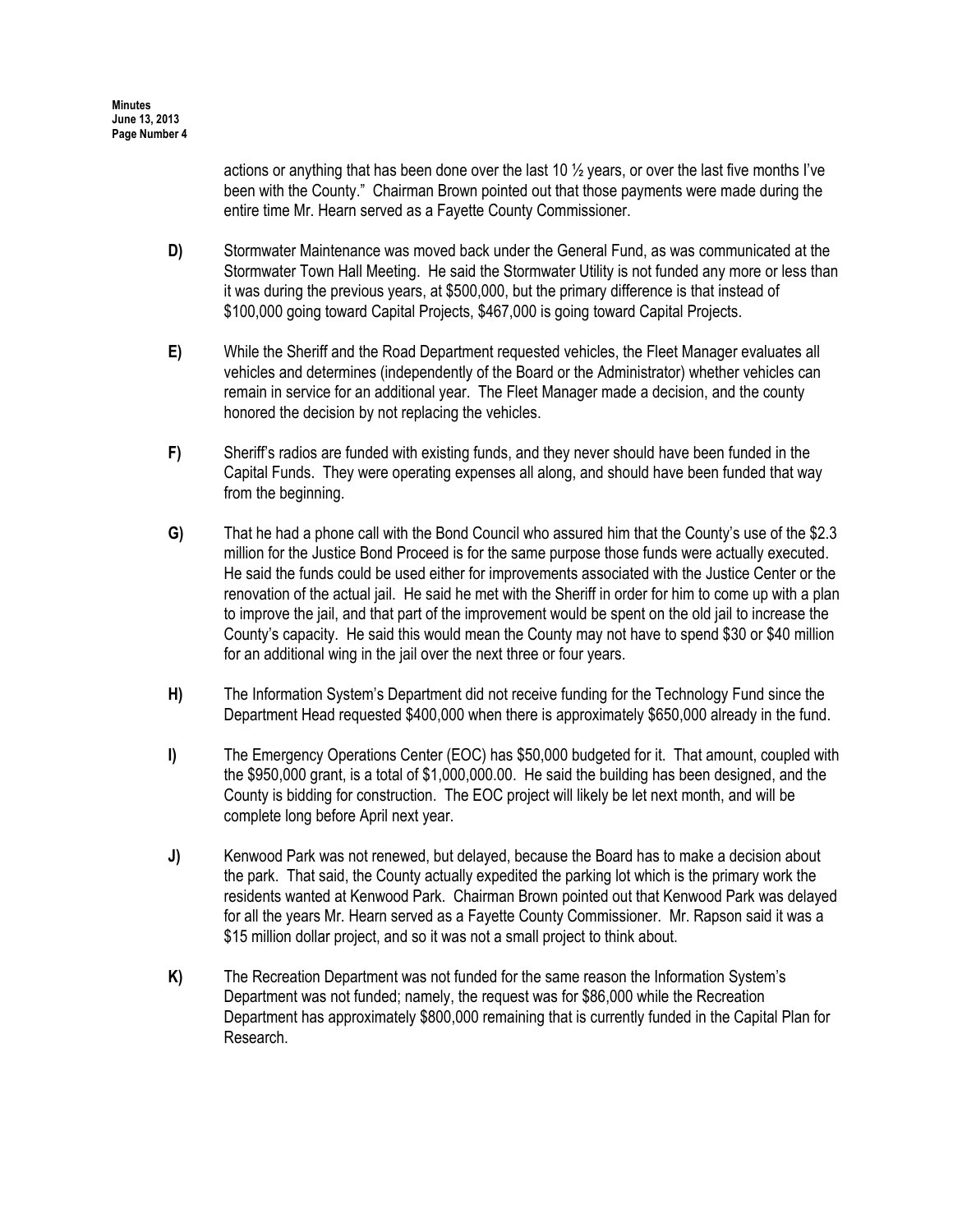Chairman Brown: Chairman Brown pointed out that the \$2.3 million in bond money that Fayette County has for the Justice Center existed during all four years of Mr. Hearn's tenure as a Commissioner, and he was shocked that the issue was being brought up and had become an issue after his election was lost. He agreed that the County was putting forward a Special Purpose Local Option Sales Tax (SPLOST) for two years for the purpose of paying for Stormwater projects. He said this effort was needed due to forty years of deferred maintenance on Stormwater, and that during four of the forty years, Mr. Hearn served as a Fayette County Commissioner. Chairman Brown stated that the previous boards would pull money out of the General Fund to pay for emergency Stormwater issues, and that the General Fund money was also supplied by Peachtree City, Fayetteville, and Tyrone. He explained that Peachtree City and Tyrone have their "own Stormwater thing", and suggested that earlier practices created a double taxation issue. Chairman Brown commented on the Early Retirement Initiative Program (ERIP) saying it was despicable. He explained that ERIP was planned to eliminate 32 positions and was bragged that it would save \$2 million. He informed the Board that he had a memo from former County Administrator Jack Krakeel written to the Finance Department saying "leave those line items in the budget; we are going to rehire all of them." Chairman Brown explained that rehiring the employees would make the savings for the ERIP come to "zero". Chairman Brown pointed out that the email and actions occurred during Mr. Hearn's tenure on the Board of Commissioners. Chairman Brown concluded his remarks by saying that he could not believe Mr. Hearn was bringing up recreation funding since Mr. Hearn funded recreation in Peachtree City and Tyrone for all four years he was in office.

Emory McHugh: Mr. McHugh spoke about his credentials and gave a few comments. During his comments, Mr. McHugh spoke disparagingly about County Administrator Rapson, Commissioner Ognio, and Chairman Brown. He was warned twice about "name calling" and was encouraged to provide civil remarks. When Mr. McHugh again called names, Chairman Brown asked the County Marshal to remove Mr. McHugh from the meeting. Mr. McHugh protested the removal and told the Chairman that he would refrain from calling names. The Chairman replied that Mr. McHugh had been warned three times, and that he would be escorted out. Mr. McHugh was then escorted from the building by the County Marshal.

Lisa Jones: Ms. Jones asked about the 2% employee incentive included in the budget, and she asked if there was anything attached to the incentive such as a requirement for an employee to pay back the incentive if they left within a certain period of time. County Administrator Rapson replied that Ms. Jones had asked an excellent question and explained that the incentive was tied to several different things such as: 1) the employee has to be in good standing, 2) it will be pro-rated based on the employee's hire date, and 3) an employee could be terminated the next day because the incentive is based on a moment of time, and that time will be determined at that point based on where the employee is at that particular day and time.

No one else spoke and Chairman Brown closed Public Hearing. A copy of the request and PowerPoint presentation, identified as "Attachment 3", follow these minutes and are made an official part hereof.

# PUBLIC COMMENT:

Denise Ognio: Mrs. Ognio commented on the long speeches given earlier during the meeting, saying it appeared they were given by sore losers. She stated that if someone wanted to help the Fayette community then the disparaging comments had to come to an end. She said it would be appreciated if the Board, the people in the room, and the community could build their efforts on helping and working and getting on board with a few issues. She added that no one wants to spend the night in the Public Meeting room, and that the speeches can be used for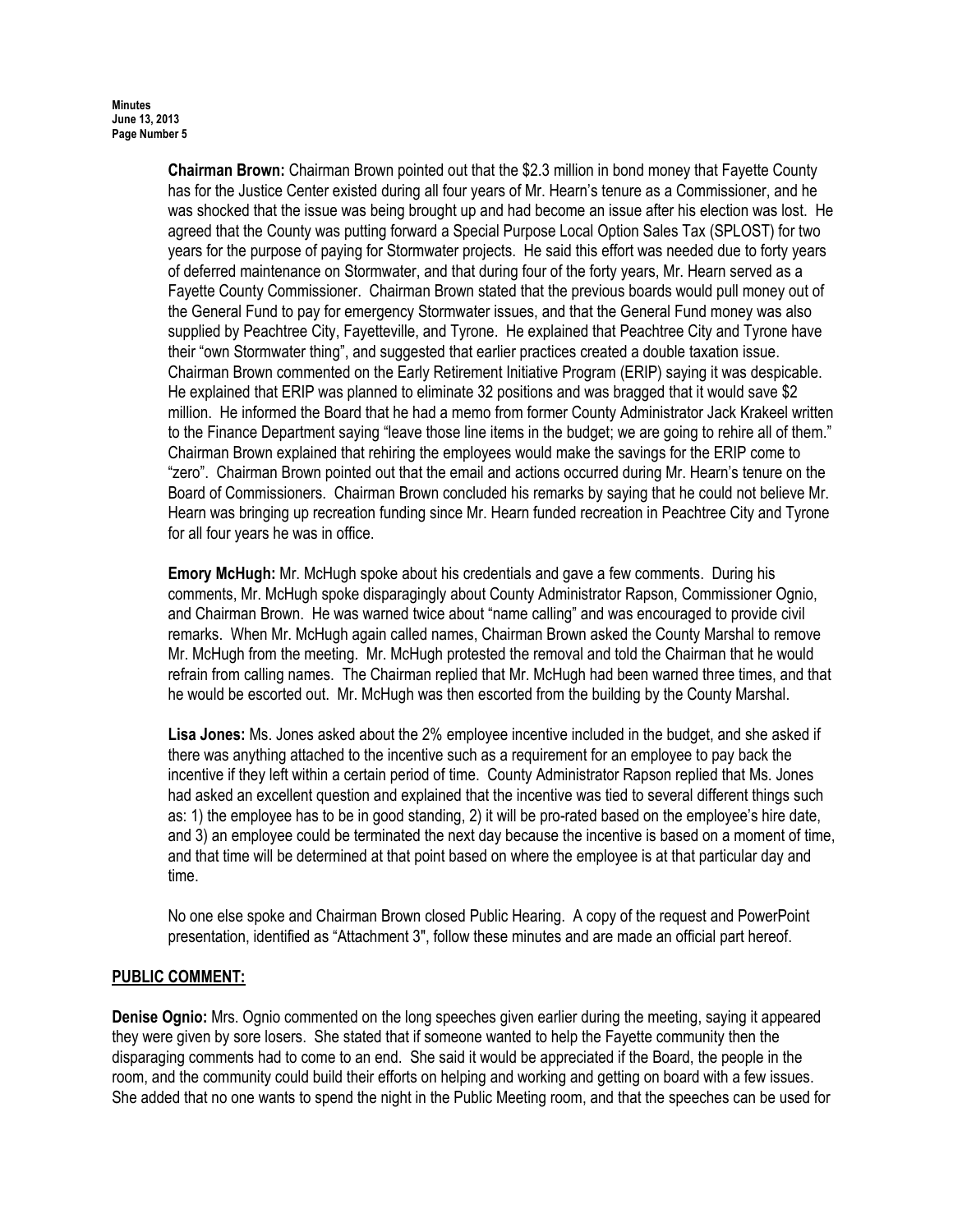something good instead of becoming "babble". She said she would love to be a part of making the Fayette community better, and that the Commissioners had been sworn in to do the best for the community. She concluded by saying she was married to Randy Ognio and said, "Honey, let them call you the names. I know you're doing it right."

Dennis Chase: Mr. Chase spoke on the need for more "watchfulness over the water that is coming in." He acknowledged that the Fayette County Water System is doing a pretty good job, but that the County would have to take additional steps without any probable help from other governments or agencies. He spoke about how polluted Flint River is, about the pollutants coming from Hartsfield-Jackson Airport and Clayton County, about the effect the pollution has on aquatic life in the Flint River, and how the pollution inevitably is found in Fayette's drinking water. He requested that an early warning system be installed above the water intake where water is pumped out of the Flint River. He also mentioned that these concerns should be the focus of the Stormwater Management Department; not infrastructure. He concluded that Fayette County should make sure that there is not something that is really, really serious next time.

Chairman Brown informed Mr. Rapson that this was an issue that the County could bring up on an Agenda item at a future meeting.

Frank Gardner: Mr. Gardner commented on three items: 1) his concern that the County was spending money "fighting territory for the County Commissioners", 2) his concern that he could not get an audience with the Tax Commissioner, and 3) his appreciation that the Board allows people to speak and that the Board listens to the people who do speak.

# CONSENT AGENDA:

Commissioner Oddo moved to approve the Consent Agenda as stated. Commissioner Ognio seconded the motion. No discussion followed. The motion passed unanimously.

- 4. Approval of staff's request to renew the Application Service Provider (ASP) Agreement with Tyler Technologies, Inc. for remote data hosting and management of Fayette County's MUNIS Applications, for a three-year period beginning July 1, 2013 and ending June 30, 2016, at a cost of \$403,470.00, and authorization for the Chairman to execute said agreement and related documents. A copy of the request, identified as "Attachment 4", follows these minutes and is made an official part hereof.
- 5. Approval of staff's recommendation to purchase a policy for property and casualty insurance with One Beacon Insurance for Fiscal Year 2014 through Public Risk Underwriters, at the price of \$599,568, and for the Chairman to sign the policy and related documents. A copy of the request, identified as "Attachment 5", follows these minutes and is made an official part hereof.
- 6. Approval of staff's recommendation to renew a contract with Midwest Employers Casualty Company, as outlined in "Option 3", for a period of one year, beginning July 1, 2013 and expiring June 30, 2014, in the amount of \$98,528.00, and authorization for the Chairman to sign the contract and related documents. A copy of the request, identified as "Attachment 6", follows these minutes and is made an official part hereof.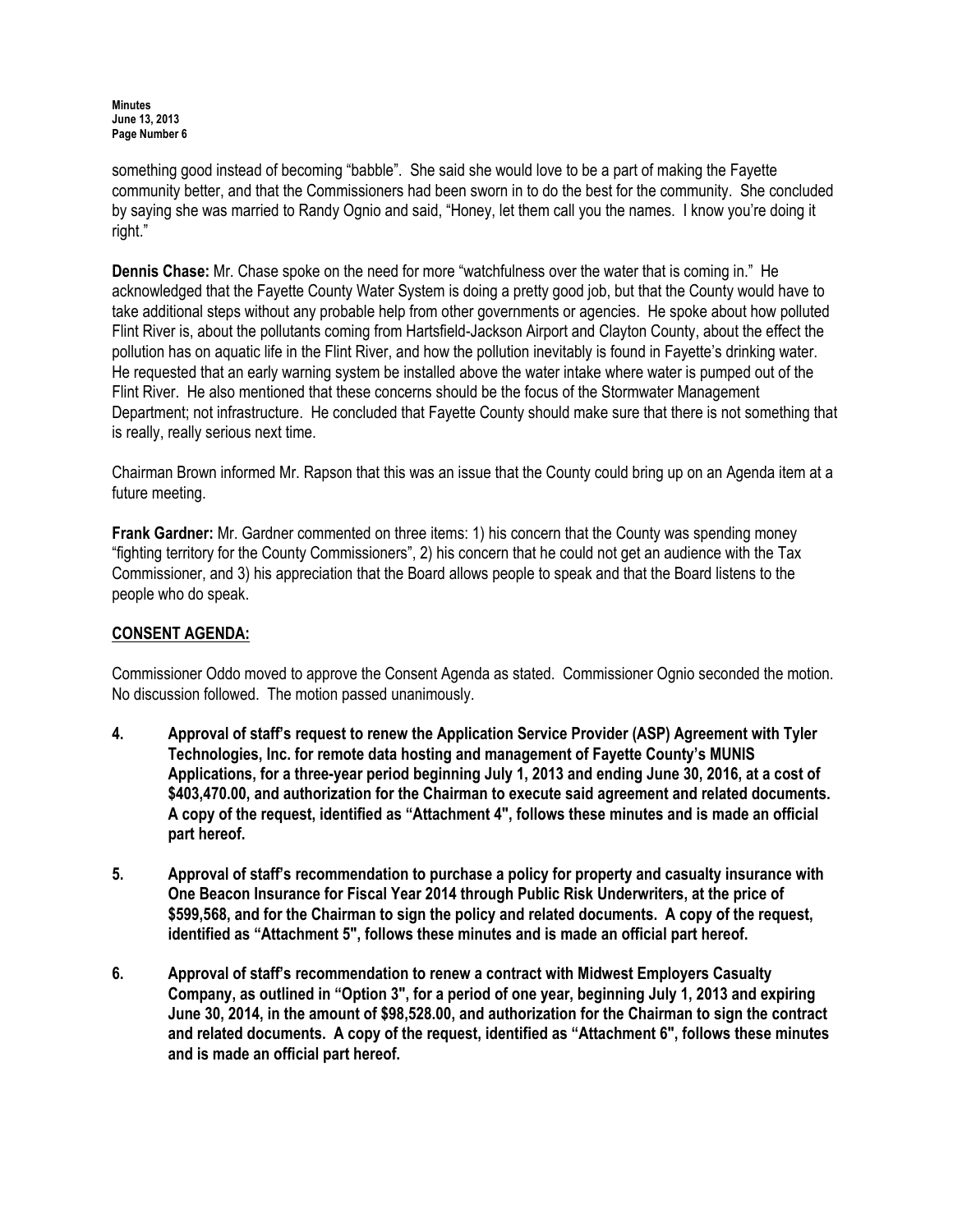- 7. Approval of Resolution 2013-13 adopting the "Fayette County 2012 Annual Report on Fire Services Impact Fees (FY2012), including Comprehensive Plan amendments for updates to the Capital Improvements Element and Short-Term Work Program (FY2013-FY2017.)" A copy of the request and Resolution 2013-13, identified as "Attachment 7", follow these minutes and are made an official part hereof.
- 8. Approval of staff's request to accept a grant in the amount of \$150,491.00 awarded to the Griffin Judicial Circuit Adult Felony Drug Court, and to authorize the Chairman to sign any grant related documentation. A copy of the request, identified as "Attachment 8", follows these minutes and is made an official part hereof.
- 9. Approval of staff's recommendation to accept the 2012 Fire Act Grant in the amount of \$191,373.00, to authorize the expenditure of a 20% local matching fund in the amount of \$47,843.00, and to authorize the purchase of eight (8) advanced life support cardiac monitors in the amount of \$239,216.00. A copy of the request, identified as "Attachment 9", follows these minutes and is made an official part hereof.
- 10. Approval of staff's request to enter into an Intergovernmental Agreement with the Town of Tyrone, allowing for the County to resurface nine (9) roads over a three-year period of time within the Town of Tyrone, to provide for labor and equipment at no cost to the Town of Tyrone, and to authorize the Chairman to execute said request. A copy of the request and Intergovernmental Agreement, identified as "Attachment 10", follows these minutes and is made an official part hereof.
- 11. Approval of a request from the Fayette County Juvenile Court for authorization to file a grant application, on behalf of the Fayette County Board of Commissioners, with the Governor's Office for Children and Families, and authorization for the Chairman to execute said application. A copy of the request, identified as "Attachment 11", follows these minutes and is made an official part hereof.
- 12. Approval of Sheriff Babb's decision to dispose of the Fayette County Sheriff's Office's 2007 Eurocopter S350B2 Helicopter, with proceeds from the sale or trade of this aircraft to be placed into Equitable Sharing Funds to be used for law enforcement purposes. A copy of this request, identified as "Attachment 12", follows these minutes and is made an official part hereof.
- 13. Approval of Sheriff' Babb's decision to return a Fuel Truck, which was on loan to the Fayette County Sheriff's Office, to the Georgia Department of Public Safety Excess Property Program. A copy of this request, identified as "Attachment 13", follows these minutes and is made an official part hereof.
- 14. Approval of Sheriff Babb's decision to dispose of numerous unusual uniforms and equipment items, and to dispose of said items in an appropriate manner. A copy of the request, identified as "Attachment 14", follows these minutes and is made an official part hereof.
- 15. Approval of staff's recommendation to dispose of turnout gear that is no longer serviceable and to donate uniform pants and shirts to the Real Life Center. A copy of the request, identified as "Attachment 15", follows these minutes and is made an official part hereof.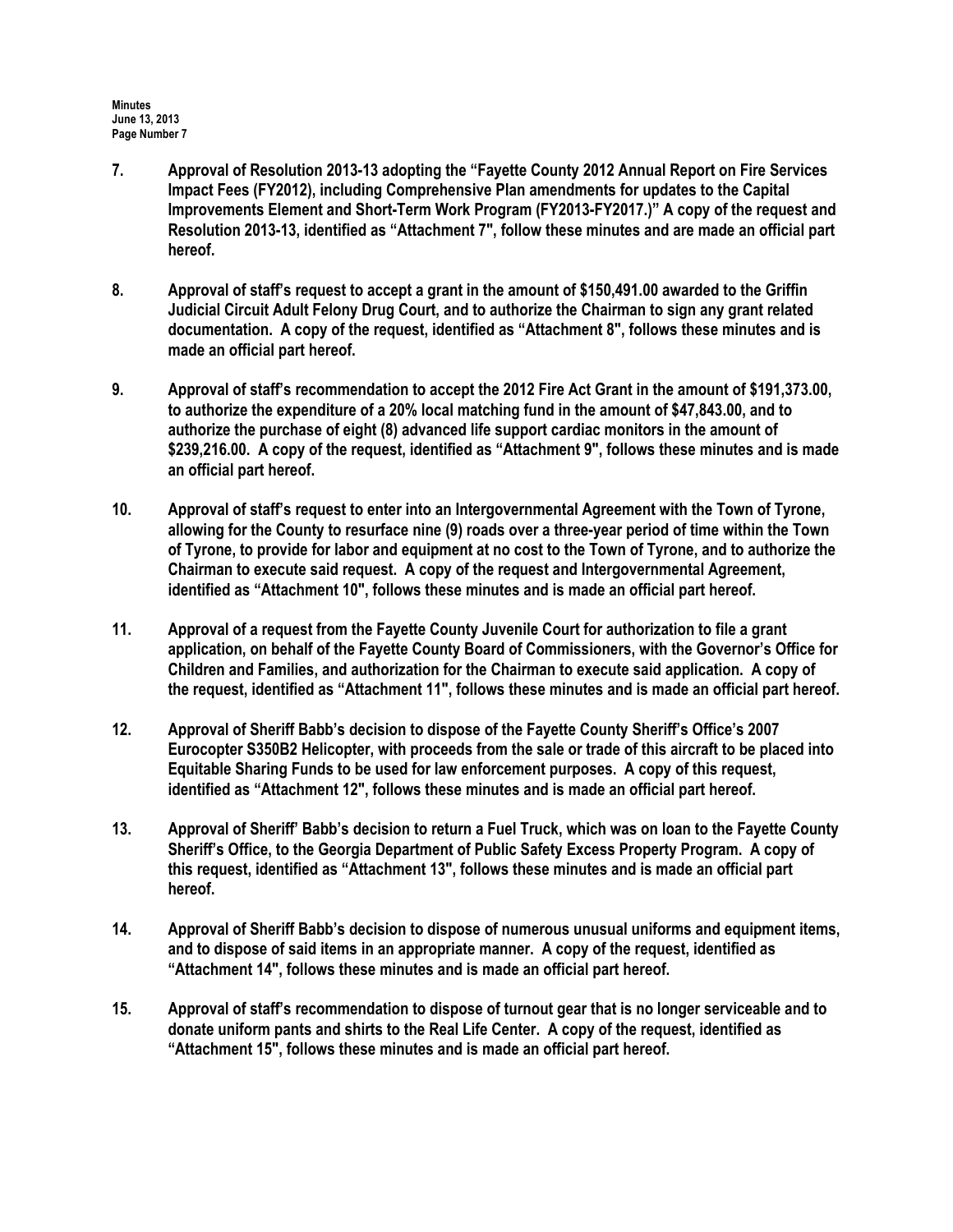- 16. Approval of staff's recommendation to declare thirty (30) county vehicles as unserviceable, to sell the unserviceable assets by utilizing the GovDeals internet web site, and for all proceeds to be returned to the Vehicle Replacement Fund. A copy of the request, identified as "Attachment 16", follows these minutes and is made an official part hereof.
- 17. Approval of the May 23, 2013 Budget Meeting Minutes, the May 23, 2013 Board of Commissioners' Meeting Minutes, and the May 30, 2013 Special Called Meeting Minutes.

#### OLD BUSINESS:

18. Discussion of proposed amendments to the Fayette County Zoning Ordinance concerning building height in the General-Business (G-B) Zoning District.

Community Development Director Pete Frisina and Mr. Bill Foley, the architect working with Pinewood Studios, updated the Board on some of the work that had been done by staff and the Planning Department concerning amending the zoning ordinance for the heights of movie studios in the General Business (G-B) Zoning District. He reported that the Planning Commission and staff, working in cooperation with Fayette citizens, developed two options for consideration. He said the first option was favored by the Planning Commission, and the second option was favored by staff. He added that the citizens seemed to be split on the options. Mr. Frisina said he originally wanted a 45-foot height limit, but since Fayette County had not had a movie studio before, and since a new zoning district was being created, the county set the height at a 40-foot height limit because, at the time, it was the highest limit in the county's zoning district. He added that another movie studio operator in Fayette County favored the second option since it gave him the ability to have a 50' building instead of a 45' building. Discussion followed concerning the construction of other television studios, the need for additional height, similar structures in other jurisdictions throughout Georgia and the United States, and the opportunities in Fayette County.

Mr. Frisina said he wanted to move forward in order to get the proposed amendments to Public Hearing. He anticipated their approval in July. The Board consented to allow the proposed amendments to be considered in Public Hearing. A copy of the request, identified as "Attachment 17", follows these minutes and is made an official part hereof.

#### NEW BUSINESS:

### 19. Consideration of Chairman Steve Brown's nomination of Ms. Irene Cheyne to the Fayette County Region Six Mental Health, Developmental Disabilities, and Addictive Diseases Regional Planning Board, for a term to begin June 13, 2013 and to expire September 30, 2014.

Chairman Brown commented that it was a distinct pleasure to meet Ms. Cheyne, before reminding the audience that the Board had promised to the citizens of Fayette County that it would advertise available posts on the various boards, commissions, and authorities to the public. He explained that, previously, the complaint was that no one would apply, or that no one was interested, or similar statements. Chairman Brown informed the audience that Fayette County had the most qualified applicants for the position, that he hated to narrow down his nomination to one person out of such qualified people, and that Ms. Cheyne was the "cream of the crop". He said her resume was "something to behold" and commended her for providing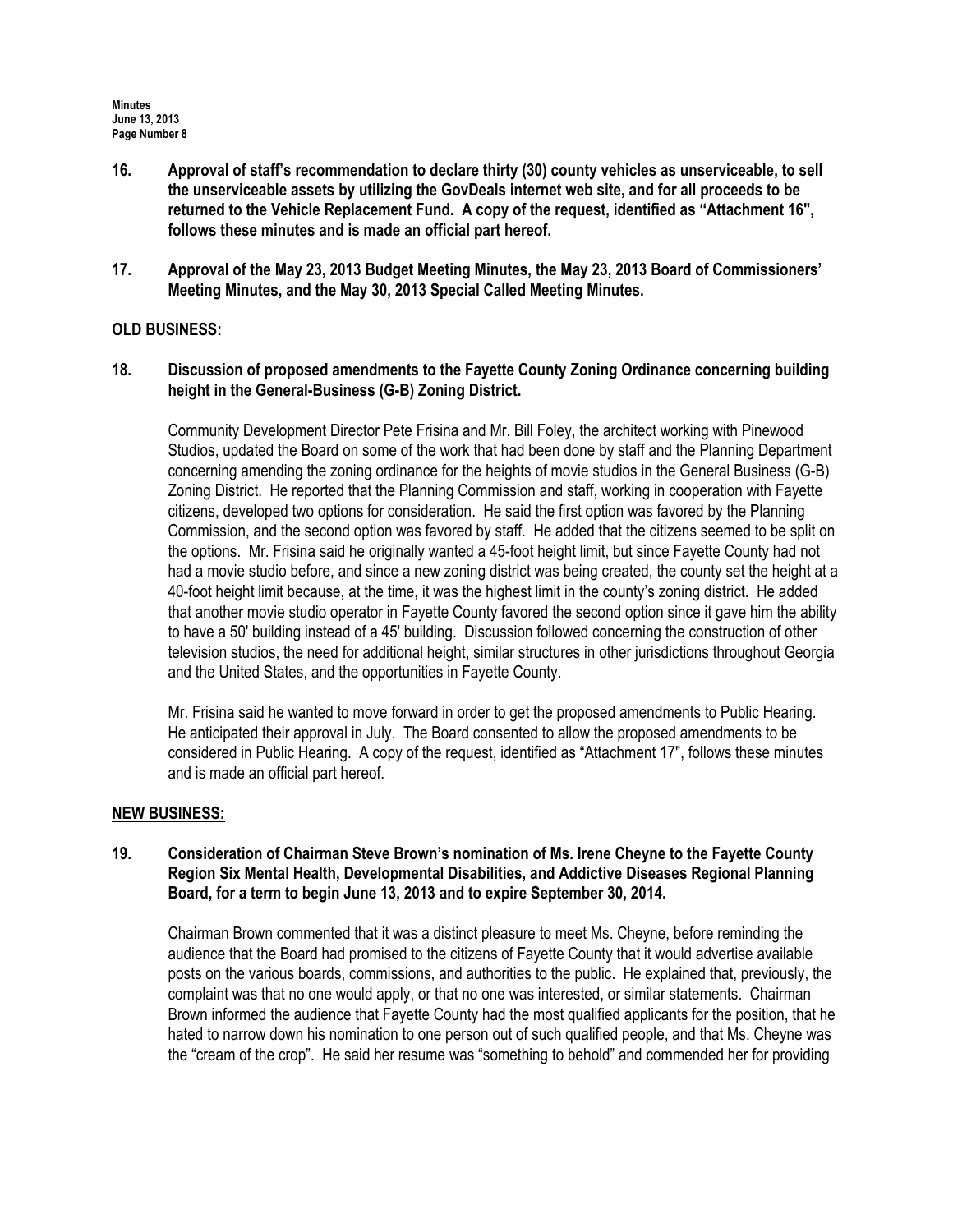the County with her talents, her education, and her professional experiences voluntarily to the County. He thanked Ms. Cheyne for "just putting her name in the hat", and that it was a privilege to have someone with her pedigree on the Region Six Mental Health Board.

Commissioner Ognio moved to approve Chairman Steve Brown's nomination of Ms. Irene Cheyne to the Fayette County Region Six Mental Health, Developmental Disabilities, and Addictive Diseases Regional Planning Board, for a term to begin June 13, 2013 and to expire September 30, 2014. Commissioner Barlow seconded the motion. No discussion followed. The motion passed unanimously. A copy of the request, identified as "Attachment 18", follows these minutes and is made an official part hereof.

#### 20. Consideration of the appointment of Deputy Fire Chief Tom Bartlett and Division Chief of EMS and Administration Steve Folden to the Region Four Emergency Medical Services Council for a two-year term to commence on July 1, 2013 and ending on June 30, 2015.

Chairman Brown explained that the Region Four Emergency Medical Services Council is made of professional firefighters and EMS officials. He said this council was not advertised to the public since it was made up of such professionals in various jurisdictions. Chairman Brown noted that the nominees were two of the County's best, and that he was proud to have them on the Region Four Emergency Medical Services Council.

Commissioner McCarty moved to approve the appointment of Deputy Fire Chief Tom Bartlett and Division Chief of EMS and Administration Steve Folden to the Region Four Emergency Medical Services Council for a two-year term to commence on July 1, 2013 and ending on June 30, 2015. Commissioner Oddo seconded the motion. No discussion followed. The motion passed unanimously. A copy of the request, identified as "Attachment 19", follows these minutes and is made an official part hereof.

# ADMINISTRATOR'S REPORTS:

Authorization to Execute Stormwater Management Special Maintenance Agreements: County Administrator Steve Rapson asked the Board to authorize the Chairman to execute Special Maintenance Agreements for Stormwater Management controls. He explained that the Special Maintenance Agreements are a function of the Stormwater Utility Ordinance, and as "the entities comes into existence, it requires a contract to be executed on behalf of the County, and executed by the Chairman." Interim County Attorney Dennis Davenport agreed, adding that the agreements are standard documents to take care of Stormwater Management Controls, and in order to be effective and binding, they have to be signed by the Chairman. He suggested that rather than bringing each agreement to the Board as it comes up, that the Board could issue a blanket authorization authorizing the Chairman to execute the agreements. Discussion followed.

Commissioner Ognio moved to give the Chairman the authority to sign contracts relating to Stormwater. Commissioner Barlow seconded the motion. No discussion followed. The motion passed unanimously.

Update on Fayette County Water: County Administrator Steve Rapson reported that the County is not really getting more phone calls in regard to the taste and odor of the water in Fayette County. He also reported that he had a very productive meeting with the Environmental Protection Division (EPD) as well as the consultants with CH2M, who were brought in to address particular items under the Emergency Purchase Provisions of the budget. Mr. Rapson said that part of the meeting dealt with "specific deliverables" that the EPD wanted the County to implement. He explained one implementation was for an alternative analysis in regards to whether the County moves forward with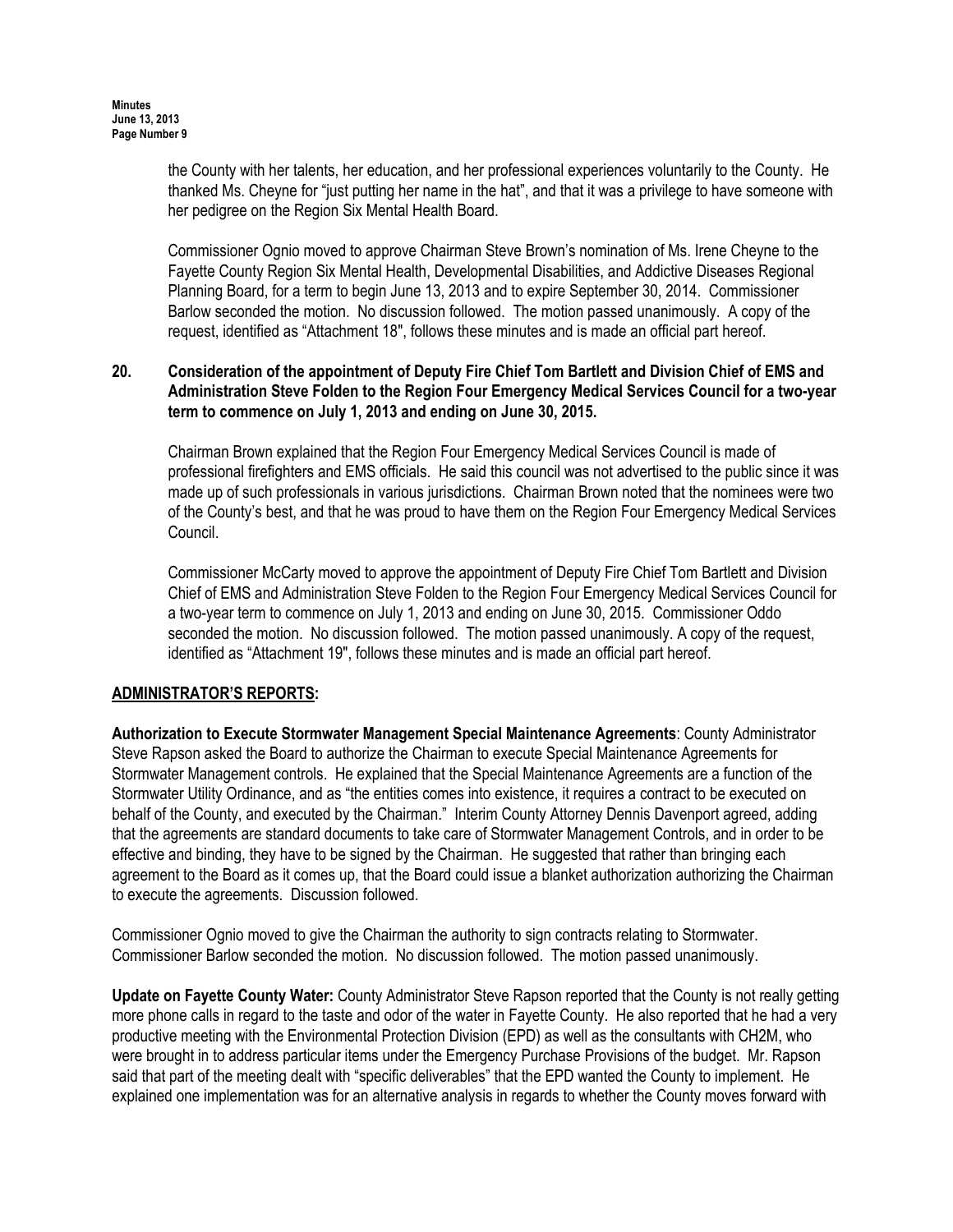the Magnetic Ion Exchange (MIEX) project or alternative type solutions. He said CH2M provided the County with an email regarding four tasks outlined "in the particular document", and he asked for guidance from the Board on whether to move forward with the alternative analysis as a further mandate to the resolution for the EPD for Task One. He also asked for the Board's preferences on regards to the assessments at each of the water treatment plants that they recommended, as well as the prioritization of a future capital plan. He concluded that the County has already reduced some of the prices, and he wanted to enter into negotiations to do a contract if that was the Board's pleasure.

Commissioner Ognio moved to implement the Item One Assessment Process through the Emergency Procedure, and that the County move forward with bidding out the other three assessment processes. Commissioner Barlow seconded the motion. No discussion followed. The motion passed unanimously.

Planning and Zoning Issues: County Administrator Rapson reminded the Board that Community Development Director Pete Frisina had emailed the Board on two items; one concerning church building height and the other concerning churches with existing structures. He asked each Board member to communicate their thoughts to him on the issues, and that he would ensure they would be forwarded to the Planning Commission for further review. Chairman Brown pointed out that the email was provided to the Commissioners and had been placed at their seats on the dais. He said the email was sent on June 12, 2013 and was addressed to each Commissioner, to Mr. Rapson, and to County Clerk Floyd Jones. Mr. Rapson said that was the email he was referring to. Mr. Frisina then spoke to the Board saying the Planning Commission had already addressed the issues on Thursday, and he asked the Board if he could proceed with advertising the issues so that the issues could come back later. The Board consented to allow staff to advertise the issues and bring them back to the Board.

# ATTORNEY'S REPORTS:

Three Items for Executive Session: Interim County Attorney reported that he had three items for Executive Session: two involving pending litigation and one involving a set of Executive Session minutes from prior meetings.

# COMMISSIONERS' REPORTS:

Commissioner Barlow: Commissioner Barlow said he had no report other than he wanted to thank the people for coming to the meeting and who stay throughout the duration. He said it was wonderful to see they were interested and engaged, and that the Board appreciated their involvement.

Commissioner Oddo: Commissioner Oddo said a monumental task was accomplished with concern to the budget. He said he was new to the procedure, that he has been watching it, and that what the County Administrator did was fantastic. He said there were subjective thoughts about any kind of a budget, and they should be discussed. He said the doors were open for discussion, and it is fine how people feel. He stated that it was an enormous amount of work, and he thought there were some congratulations that should be sent that way, not just daggers.

Commissioner McCarty: Commissioner McCarty said he wanted to make it clear that a lot of the financial situation the County has, including Stormwater, was inherited. He said the County was working its best and that County Administrator Steve Rapson has done better than anyone he could imagine in helping the County work on the problems and come up with workable solutions. He pointed out that he is a taxpayer as well, and that he does not want his taxes to go up. He said the priority was to keep everybody's taxes down, every citizen of Fayette County, and to do so in the most efficient way possible. He said Mr. Rapson has fulfilled the Board's desire to help do that.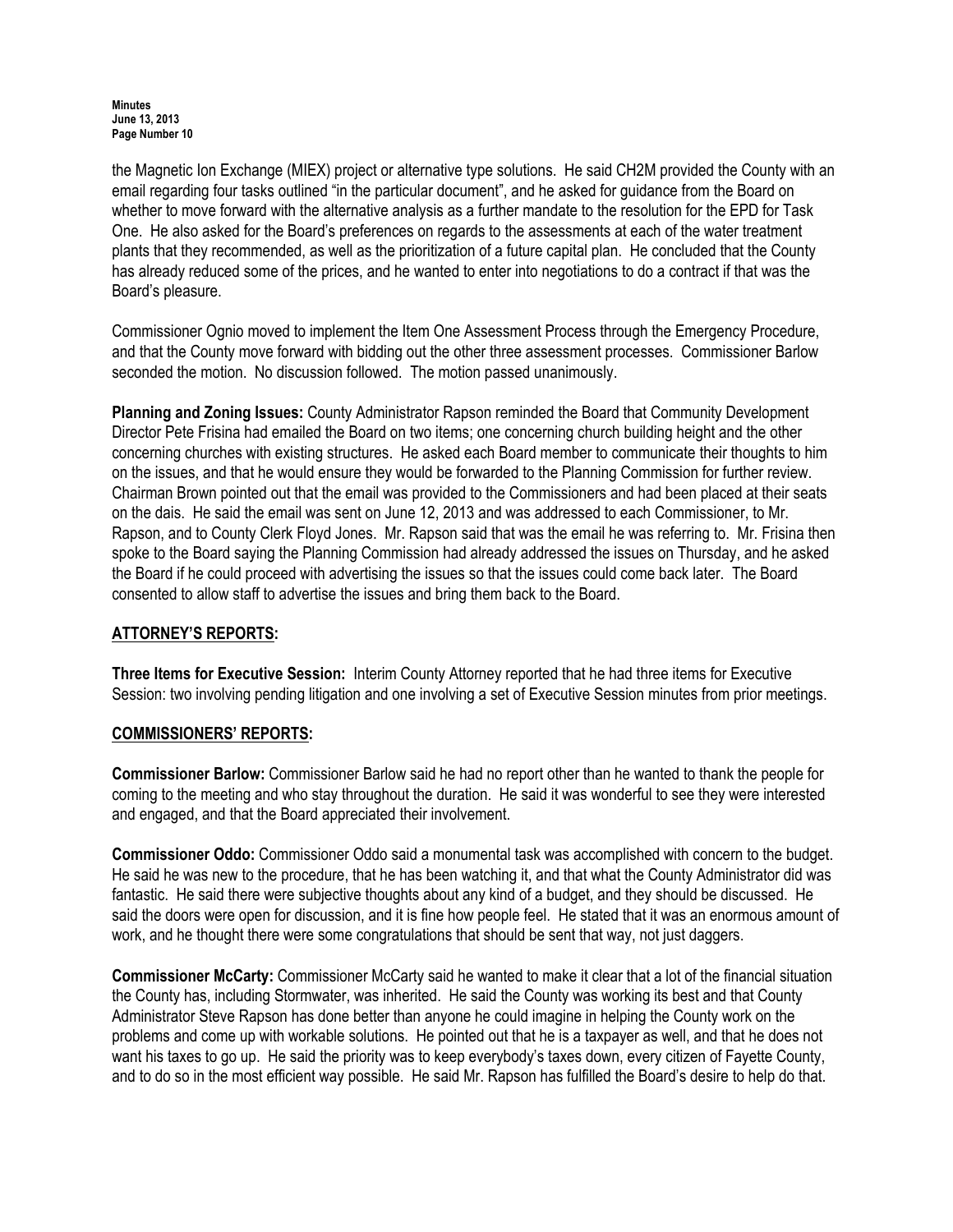Commissioner Ognio: Commissioner Ognio said that the talk was "where's the county headed with the budget?" There were questions about what kind of perils are ahead. He stated that if the County had stayed on the track it was going, spending an extra six million dollars a year that it did not have coming in that the County would be in bad shape. He said Mr. Rapson and all of the elected officials and those who worked on the budget; he said hats off for getting to the point where the County is at. He said it was quite an accomplishment in the few months that the Board has had to do it. Commissioner Ognio reminded everyone that the next day was Flag Day, and that he would wear his Flag Shirt for the day. He also wished all the fathers Happy Father's Day.

Chairman Brown: Chairman Brown said that when the County is told that it is going off a fiscal cliff when the County balances the budget, that he does not see the logic in that. He said that in the previous years, the County was deficit spending, it was shorting the actual expenses on health insurance, and making it up later on the back-end of the budget through budget amendments. He thought it was interesting that there were complaints about not purchasing vehicles when he had been complaining about that issue for the previous two years. He said his complaints were well-documented in the minutes, and that he had complained that the County was not cycling vehicles. He said this Board of Commissioners is trying to solve the problems, and the Board will put the money back into the cycle, and the Board will purchase the vehicles, and the Board will get things back to the way they should actually be. He said that as far as Mr. McHugh was concerned, he gave Mr. McHugh a lot of leeway at the last meeting when he was speaking. He said Mr. McHugh used some bad language, called people names, and could not speak in a civil tone. He said he let Mr. McHugh speak for about fifteen minutes at the last meeting because he had just been terminated from County employment. He said he gave Mr. McHugh the benefit of the doubt, that he knew he was angry, that he knew what had gone on, and that he let him say that. He added that the privilege was not extended the second time. He said the Board always wants a civil discussion, and that this Board will listen to anything that anyone wants to say whether on the phone or at the podium. He said that all correspondence is responded to, and he said that a staff member will be assigned to any issue that needs to be addressed. He continued the Board does it with a smile and appreciates what is being done. He said he was very happy to be serving with the Board, and that it is the best group of officials he has every worked with. He said they really care, that their hearts are in the right places, and that all that is asked is that a civil conversation occurs without throwing things, without cursing, and without name calling. He said that is all that is asked, and other than that the people can lay issues at the feet as much as they want too. Concerning the water assessment situation that the county is in, Chairman Brown thanked the people who helped with the water situation including WASA, CH2M, and others. He said they have done a wonderful job helping the County in working with Environmental Protection Division in getting the county through the regulatory hurdles and everything that has to be jumped through. He said he heard nothing but good from the citizens and that staff has done a great job. He also thanked Mr. Parrott for his work and pulling things back in line.

# EXECUTIVE SESSION:

Commissioner McCarty moved to go into Executive Session for two pending litigation items and four sets of Executive Session Minutes. Commissioner Barlow seconded the motion. No discussion followed. The motion passed unanimously.

The Board of Commissioners recessed into Executive Session at 8:51 p.m. and returned to Official Session at 9:32 p.m.